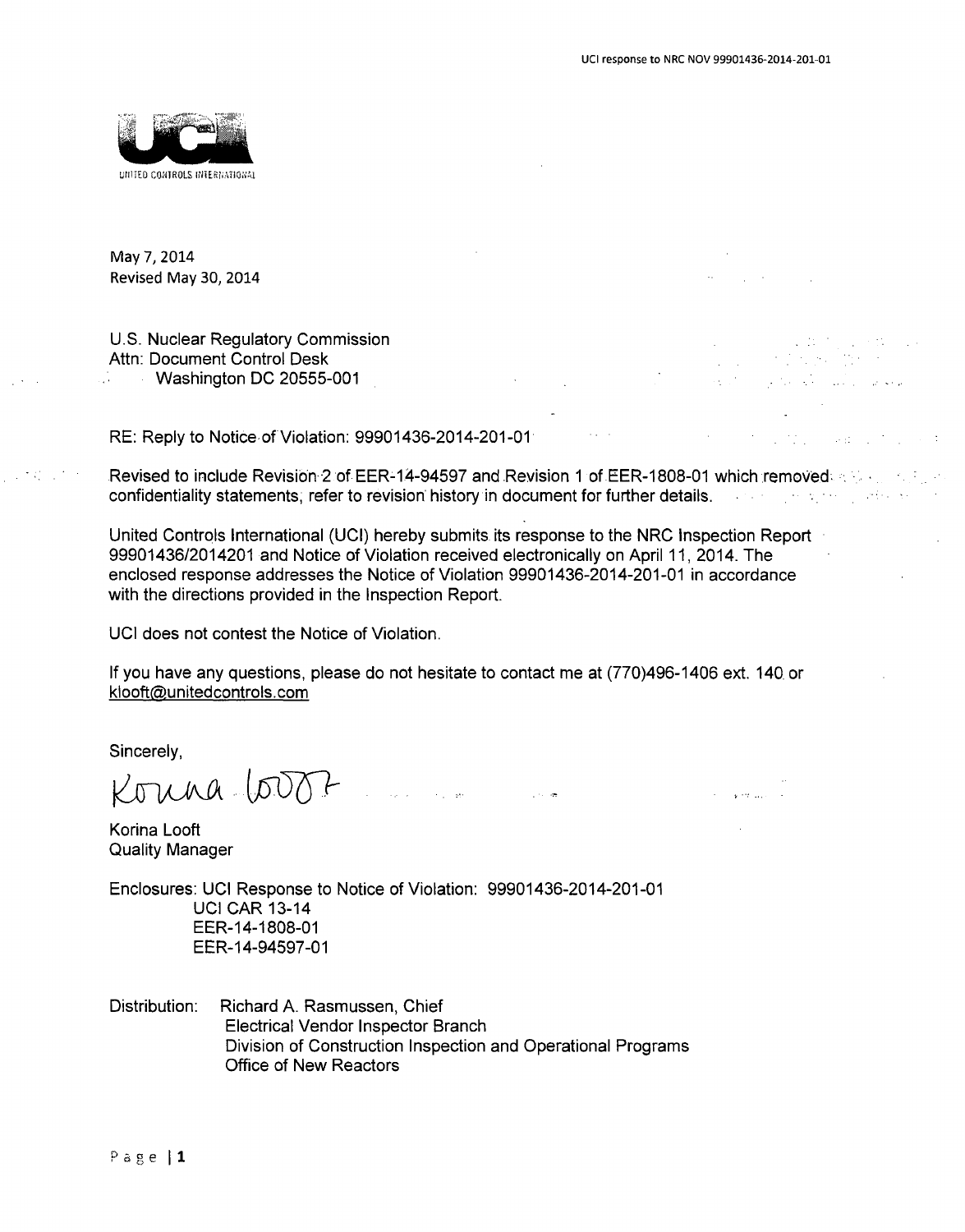Digital Control

### UCI RESPONSE TO NRC NOTICE OF VIOLATION 99901436-2014-201-01

### Content of **NOV**

**SEA** 

Title 10 of the Code of Federal Regulations (10 CFR) 21.21, "Notification of failure to comply or existence of a defect and its evaluation, "requires, in part, that "Each corporation, dedicating. entity or other entities subject to the regulations in this part shall adopt appropriate procedures to evaluate deviations and failure to comply to identify defect and failure to comply associated... with substantial safety hazards as soon as practicable." **Contract**  $\mathcal{L}_{\text{max}}$  and  $\mathcal{L}_{\text{max}}$  and  $\mathcal{L}_{\text{max}}$  and  $\mathcal{L}_{\text{max}}$ 

Section 6.2 of UCI's Quality Control: Procedure (QCP), QCP 21.1, "Reporting of Defects and Section 100 Noncompliance", Revision **9,** dated December 2, 2013, states, in part, that "all employees shall be responsible for reporting any deviations (as defined by this procedure) of nuclear related material or services in writing to the quality manager... this report shall be made soon as the deviation is detected, and evaluated as soon as practicable, and in all cases within 60 days.

Contrary to the above, as of February 28, 2014, in the following examples UCI failed to implement their procedures for performing evaluations of deviations and for determining whether such deviation constitute a substantial safety hazard.

- 1. On October 23, 2012, a customer returned to UCI a relay that was not operating correctly as per its technical requirements. This relay was part of a batch of relays that had been dedicated by UCI and supplied to customers as a basic component. UCI failed to evaluate within 60 days from the date of discovery whether the issue was specific to the returned relay, whether it constituted a substantial safety hazard or whether it could be generic to other relays supplied.
- 2. Prior to January 12, 2011, UCI performed seismic qualification tests on equipment with test accelerometers not calibrated for the full test range. UCI staff identified and corrected the deficiency; however, UCI failed to evaluate the deviation for reportability or document an analysis of the effect on seismic tests previously performed on safety related equipment.
- 3. In July 2013, UCI identified that the laboratory contracted to calibrate their Rockwell Hardness testing machine had not performed a proper calibration of the scale denoted as HRF. UCI failed to evaluate the deviation for the reportability or document an analysis of the effect on hardness tests previously performed on safety-related equipment.

 $\sim$   $\sim$ 

UCI does not contest the Violation

1a. The Reason for the Violation (reason for the violation, or, if contested, the basis for disputing the violation or severity level)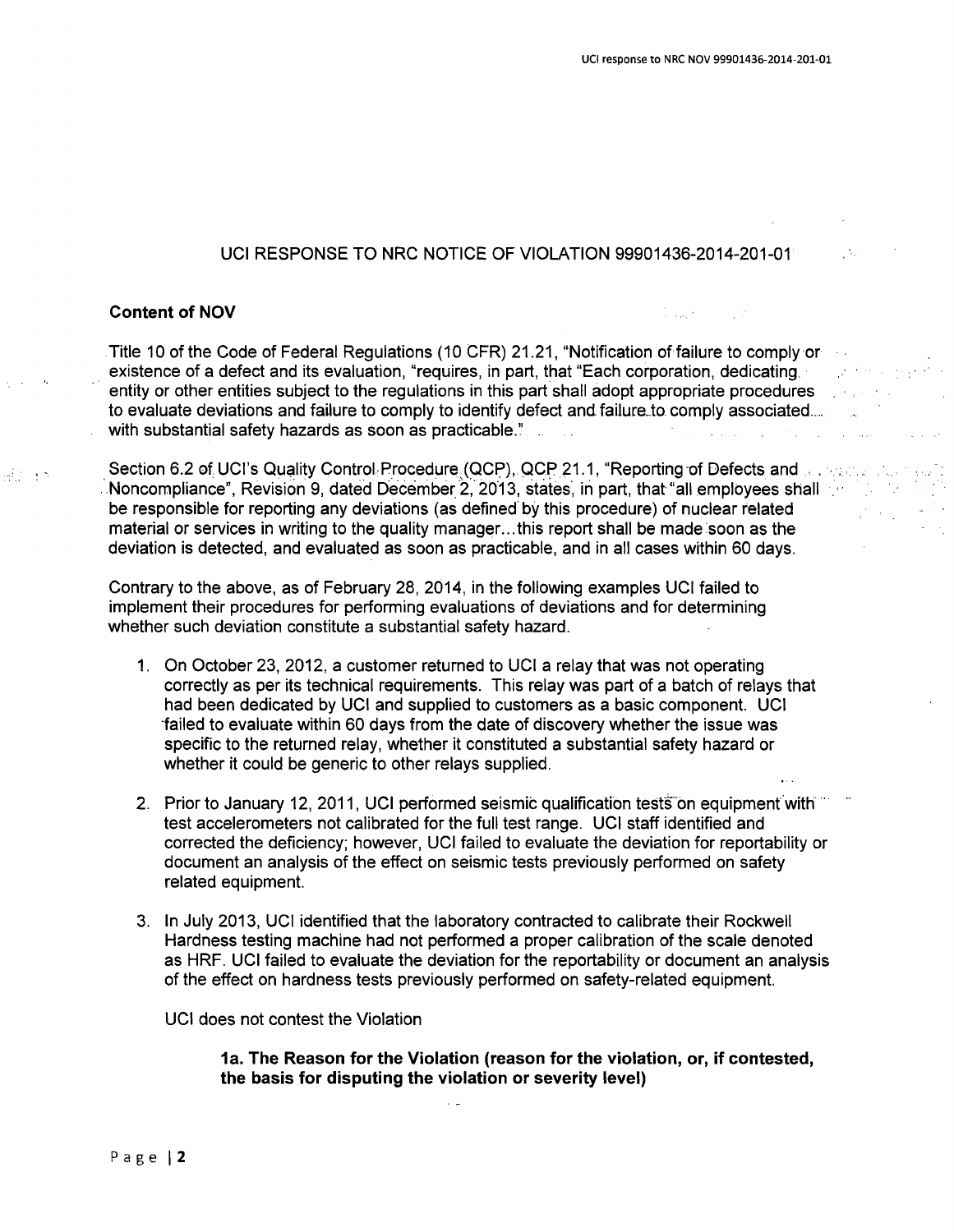放牧の人 Polencia (

 $\label{eq:1} \mathcal{L}^{\mathcal{N}} \times \mathcal{D}^{\mathcal{N}} \times \mathcal{D}^{\mathcal{N}} \times \mathcal{D}^{\mathcal{N}}.$ 

 $\mathcal{L}^{(1)}$  and  $\mathcal{L}^{(2)}$  and  $\mathcal{L}^{(3)}$ 

- UCI failed to perform a Part 21 evaluation per QCP 21.1 or complete a failure analysis.
- The return process, QCP 14.1, did not clearly link evaluation of customer returns to completing the part 21 evaluation process. The training program did not adequately address how and when to perform part 21 evaluations.

### *lb.* Corrective Actions Completed (corrective action steps that have been taken and the result achieved) une avitator di

### **UCI has opened Corrective Action: CAR 13-14.**

a. Which includes a review and revision of QCP 21.1, "Reporting of Defects and Noncompliance", QCP 15.2, "Nonconformities", QCP 14.1, "Rework, Repair and/or Testing of Customer Supplied Items" and QCP 16.1 "Corrective Actions", and corresponding QA **Forms to ensure a detailed process for Part 21 evaluations is the state of the state of the state of the state of the state of the state of the state of the state of the state of the state of the state of the state of the** imposed. The first state of the state of the state of the state of the state of the state of the state of the<br>International control of the state of the state of the state of the state of the state of the state of the state  $\frac{1}{2} \sum_{i=1}^n \frac{1}{2} \sum_{j=1}^n \frac{1}{2} \sum_{j=1}^n \frac{1}{2} \sum_{j=1}^n \frac{1}{2} \sum_{j=1}^n \frac{1}{2} \sum_{j=1}^n \frac{1}{2} \sum_{j=1}^n \frac{1}{2} \sum_{j=1}^n \frac{1}{2} \sum_{j=1}^n \frac{1}{2} \sum_{j=1}^n \frac{1}{2} \sum_{j=1}^n \frac{1}{2} \sum_{j=1}^n \frac{1}{2} \sum_{j=1}^n \frac{1}{2} \sum_{j=$  $\sim 10^{11}$  ,  $\sim 10^{11}$  ,  $\sim 10^{11}$ 

### **b.** Training for all employees on revised QCPs and QA Forms.

- c. Includes a review of NCRs which are due to a customer returned item, for the past 3 years to capture any items which may need further evaluation, since the last NUPIC audit. Results of this evaluation will be documented in EER-14-94597-01.
- d. The relay was returned from the customer due to a failure during bench testing. An additional relay from the same date code had been stored at UCI under ANSI N45.2 level B conditions and was tested and dedicated and found to operate acceptably to the manufacturer's specifications. The manufacturing of this date code was witnessed by UCI at the manufacturer's facility. This additional relay was supplied to the customer as a replacement item. See the attached evaluation for determination of part 21 applicability.

### **I** c. Corrective Action to Prevent Recurrence (corrective steps that will be taken to avoid further violations)

a. Monthly NRC Compliance Panel Meeting to review all new NRC Part 21 Postings and Notifications for applicability if also supplied by UCI. Also a review of UCI NCRs opened for the month for accuracy and for part 21 evaluation applicability that were due to a customer return. (started: March 11, 2014)

### **Id.** Date Full Compliance will be Achieved

- a. May 30, 2014
- b. May **30,** 2014
- c. April 30, 2014

 $\mathcal{A}(\mathbf{z})$  , where  $\mathcal{A}(\mathbf{z})$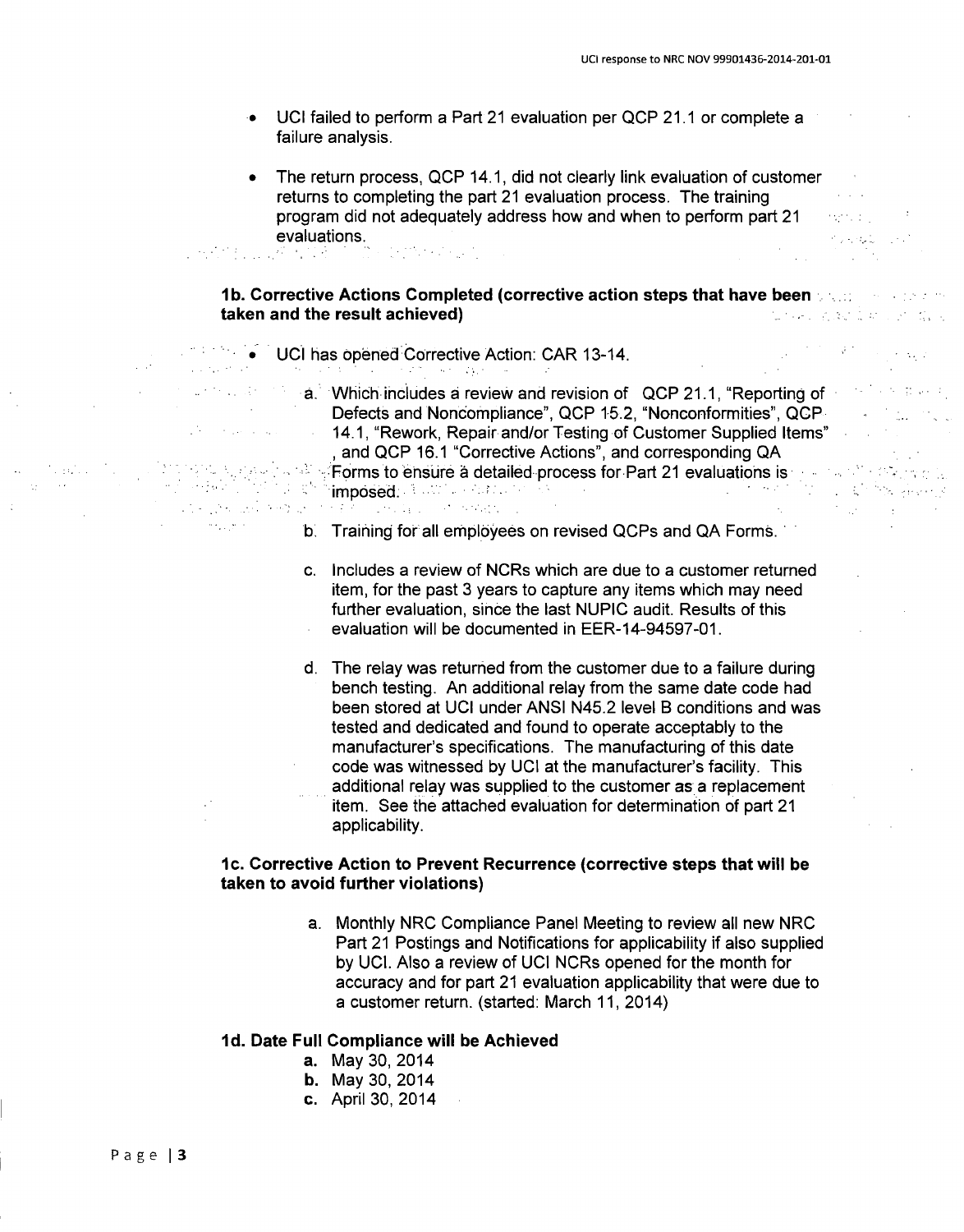### d. April 30, 2014

 $\sim 0.4$  and  $\sim 0.01$ 

 $\label{eq:2.1} \mu_{\rm eff} = 1.5 \, \mu_{\rm eff} = 0.1$  $\mathcal{F}^{\text{in}}_{\text{in}}$  , and the set of  $\mathcal{F}^{\text{in}}_{\text{out}}$ 

with a probability of  $\mathcal{O}(1)$ 

2a. The Reason for the Violation (reason for the violation, or, if contested, the basis for disputing the violation or severity level) 1999년 - 대한민국의 대한민국의 대한민국의 대한민국의 대한민국의 대한민국의 대한민국의 대한민국의 대한민국의 대한민국의 대한민국의 대한민국의 대한민국의 대한민국의 대한민국의 대한민국의 대한민국의 <br>대한민국의 대한민국의 대한민국의 대한민국의 대한민국의 대한민국의 대한민국의 대한민국의 대한민국의 대한민국의 대한민국의 대한민국의 대한민국의 대한민국의 대한민국의 대한민국의 대한민국의 대한민국의 대한

> $\bullet$  It was discovered that all accelerometers used by UCI prior to 2008 to conduct seismic testing were only calibrated to a range of 10 to 4000 Hz. Once the oversight was realized in 2008, it was corrected.

> > $\mathcal{L}^{\mathcal{L}}(\mathcal{L}^{\mathcal{L}})$  and the following the contribution of  $\mathcal{L}^{\mathcal{L}}$

## **2b. Corrective Actions Completed (corrective action steps that have been section of the steps of the steps of th** taken and the result achieved)

中国国家联合会 磁路化 经一个优化的 **EXECUTE:** ONCIDE Completed EER-14-1808-01 to evaluate acceptability-of.the... accelerometers. A Part 21 evaluation was also done as part of the state of the state of the state of the state of the state of the state of the state of the state of the state of the state of the state of the state of the **NCR 7161. No defect was found.** 

. All subsequent calibrations have been conducted over a range of<br>All subsequent calibrations have been conducted over a range of<br>All subsequent calibrations have been conducted over a range of<br>All subsequent calibrations 0.5 Hz to 4000 Hz. Because all accelerometers, when calibrated over the new expanded range, were found to be in tolerance across the entire range, it is reasonably assured that testing completed prior to the expanded calibration was acceptable.

### 2c. Corrective Action to Prevent Recurrence (corrective steps that will be taken to avoid further violations)

\* All accelerometers have been calibrated to 0.5 HZ to 4000 Hz since 2008.

### **2d.** Date full Compliance will be achieved.

.. Achieved since 2008

### 3a. The Reason for the Violation (reason for the violation, or, if contested, the basis for disputing the violation or severity level)

As stated in the NRC letter, UCI failed to perform an evaluation of the potential impact of the validity of a hardness test performed on items previously supplied. At the prompting of the inspectors, UCI completed an evaluation that concluded that this would not have been reportable since the indirect verification methodology was in compliance with ASTM E 18-12.

### **3b.** Corrective Actions Completed (corrective action steps that have been taken and the result achieved)